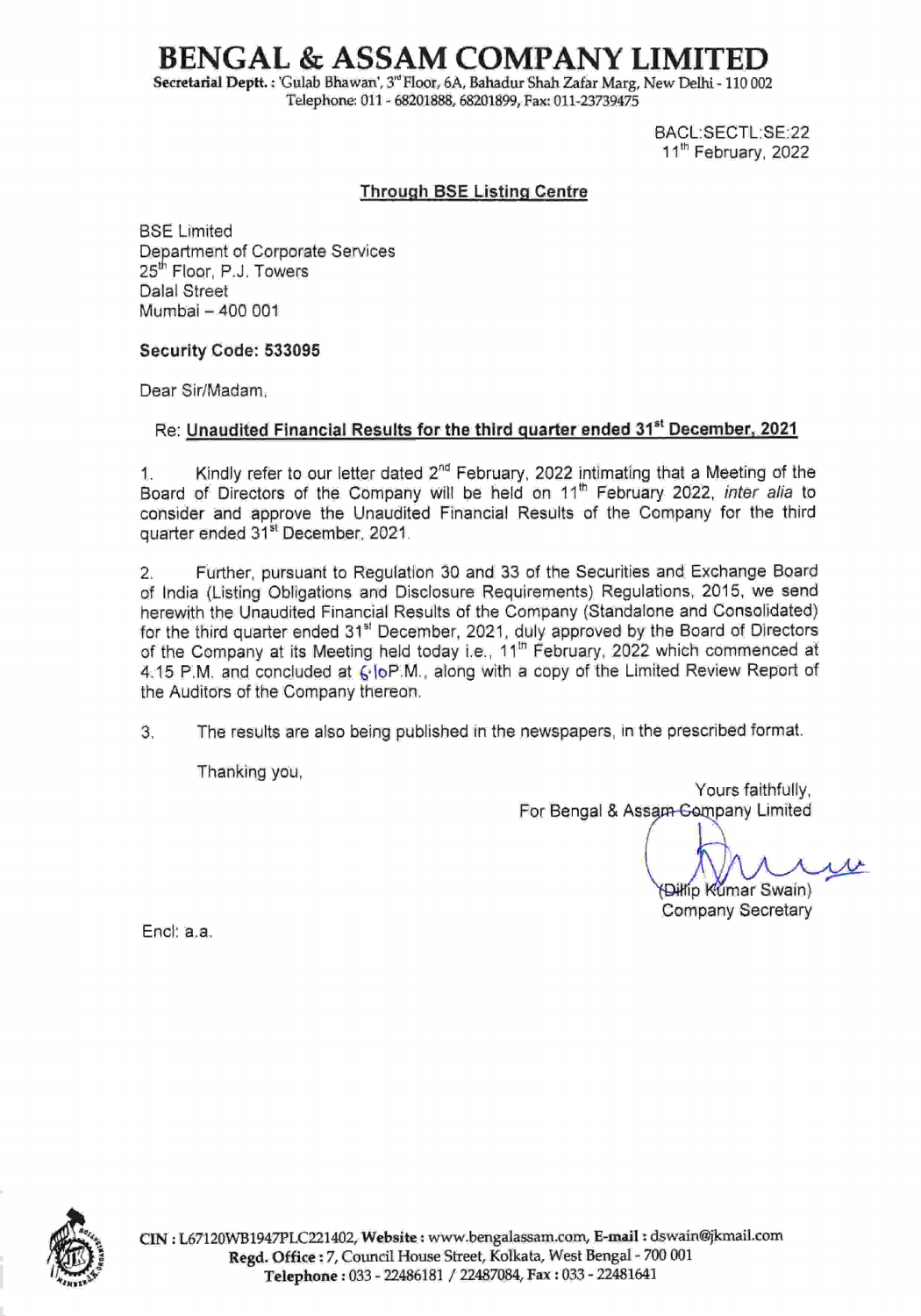## BENGAL & ASSAM COMPANY LIMITED<br>Statement of Financial Results (Unaudited) for the Quarter and Nine Months ended Dec 31, 2021

(₹ in Lakhs except EPS)

|                |                                                                                               | Standalone     |                          |            |                                 |            |                       | Consolidated<br>Year Ended |               |                               |                   |                       |                       |  |
|----------------|-----------------------------------------------------------------------------------------------|----------------|--------------------------|------------|---------------------------------|------------|-----------------------|----------------------------|---------------|-------------------------------|-------------------|-----------------------|-----------------------|--|
| S.             |                                                                                               | Quarter Ended  |                          |            | Year Ended<br>Nine Months Ended |            |                       |                            | Quarter Ended |                               | Nine Months Ended |                       |                       |  |
| No.            | <b>Particulars</b>                                                                            | 31.12.2021     | 31.12.2020               | 30.09.2021 | 31.12.2021                      | 31.12.2020 | 31.03.2021            | 31.12.2021                 | 31.12.2020    | 30.09.2021                    | 31.12.2021        | 31.12.2020            | 31.03.2021            |  |
|                |                                                                                               | Unaudited      | Unaudited                | Unaudited  | Unaudited                       | Unaudited  | Audited               | Unaudited                  | Unaudited     | Unaudited                     | Unaudited         | Unaudited             | Audited               |  |
|                | A. Revenue from operations                                                                    |                |                          |            |                                 |            |                       |                            |               |                               |                   |                       |                       |  |
| и.             | Interest income                                                                               | 155.42         | 245.90                   | 235.78     | 622.91                          | 711.13     | 949.63                | 155.42                     | 245.90        | 235.78                        | 622.91            | 711.13                | 949,63                |  |
| 2              |                                                                                               | 0.45           | 10.56                    | 8,295.47   | 8.298.94                        | 1,187.44   | 3,544.66              | 0.45                       | 10.56         | 5.149.75                      | 5.153.22          | 16.60                 | 17.12                 |  |
| $\mathbf{a}$   | Dividend income                                                                               | <b>College</b> |                          |            |                                 |            |                       |                            |               |                               |                   |                       |                       |  |
|                | Net gain on fair value changes                                                                |                |                          |            | 278.74                          | 1,193.60   | 1,209.36              | 15.88                      | 73.85         | 30.42                         | 62.73             | 837.19                | 436, 12               |  |
|                | (i) -Realised                                                                                 | 231.89         | 7385                     | 30.42      |                                 |            |                       | 14.71                      | (44.85)       | (3.09)                        | 13.56             | 16,86                 | 15.31                 |  |
| (ii)           | -Unrealised                                                                                   | 14.71          | (44.85)                  | (3.09)     | 13.56                           | 16:86      | 15.31                 |                            |               |                               | 9,66,952.12       | 6,49, [42.94]         | 10.23.514,02          |  |
| 4.             | Sale of products                                                                              | $\sim$         |                          |            |                                 |            |                       | 3.40,286.58                | 1,06.512.28   | 3,28,465.35<br>1.086.00       | 3,180.00          | 2.755.00              | 1.164.00              |  |
|                | 5 Sale of services                                                                            |                |                          |            |                                 |            |                       | 1,041.00                   | 1.178.00      |                               |                   | 4,728.74              | 10,946.74             |  |
|                | <b>Others</b>                                                                                 |                |                          |            |                                 |            |                       | 5,739.75                   | 2.033.96      | 2.985.92                      | 11.363.65         |                       |                       |  |
|                | Total Revenue from operations                                                                 | 402.47         | 285,46                   | 8,558.58   | 9,214.15                        | 3,109.03   | 5,718.96              | 3,47,253.79                | 3,10.009.70   | 3,37,950.13                   | 9,87,348,19       | 7.08,208.46           | 10,40,042.94          |  |
|                |                                                                                               |                |                          |            |                                 |            |                       |                            |               |                               |                   |                       |                       |  |
|                | 8 Other income                                                                                | 206.75         | 176.96                   | 180.53     | 567.81                          | 534.79     | 722.59                | 1,165,00                   | 1.023.54      | 1.361.87                      | 3,937.33          | 3,270.00              | 5.612.58              |  |
| ū              | Total Income                                                                                  | 609.22         | 462.42                   | 6,739.11   | 9,781.96                        | 3,643.82   | 6.441.55              | 3,48,418.79                | 3.11.033.24   | 3,39,312,00                   | 9,91,285.52       | 7,11,479.45           | 10,45,655,52          |  |
|                |                                                                                               |                |                          |            |                                 |            |                       |                            |               |                               |                   |                       |                       |  |
|                | B. Expenses                                                                                   |                |                          |            |                                 |            |                       |                            |               |                               |                   |                       |                       |  |
|                | <b>Finance costs</b>                                                                          | 570.01         | 838.95                   | 788,87     | 2,153.13                        | 2,550.33   | 3,360.84              | 10,760.23                  | 11,468.47     | 11,536.92                     | 34,027.28         | 38,904.64             | 50.367.78             |  |
| 2.             | Cost of materials consumed                                                                    |                |                          |            |                                 |            |                       | 2.34,868.94                | 1,75,508,84   | 2,15,440.19                   | 6,45,238.31       | 3.78,772.92           | 5.85.989.14           |  |
|                | Purchases of Stock-in-frade                                                                   |                |                          |            |                                 |            |                       | 5,647.81                   | 6,548.51      | 6.145.90                      | 18,047.56         | 13,209.69             | 18.736.57             |  |
| 4              | Changes in Inventories of finished goods, stock-in-trade and work-in-progress                 |                |                          |            |                                 |            |                       | (14, 196.73)               | (7,078,86)    | (5,673.48)                    | (31,835.03)       | 24,853.21             | 9.317.92              |  |
| 5              | <b>Employee Benefits expenses</b>                                                             | 98.78          | 77.50                    | 73,48      | 245.10                          | 220.77     | 287.67                | 32,892.02                  | 31,417,22     | 31,628.54                     | 95,161.22         | 79,031.92             | 1.11.632.84           |  |
|                | Depreciation and amortization                                                                 | 16.50          | 20.08                    | 16.48      | 49.47                           | 60.24      | 83.59                 | 10,597.52                  | 10,908.32     | 10,743.91                     | 32.037.84         | 32.232.55             | 42,752.80             |  |
|                | Others expenses                                                                               | 41.29          | 52.43                    | 163.65     | 240.68                          | 139.55     | 348.65                | 57,325,92                  | 48,336.18     | 52.675.44                     | 1,56,741.54       | 1.14.308.54           | 1.67,321.83           |  |
| -8             | <b>Total Expenses</b>                                                                         | 726.58         | 988.96                   | 1,042.48   | 2,688.38                        | 2,970.89   | 4,080,75              | 3,37,895.71                | 2,77,108.68   | 3,22.497.42                   | 9,49,418.72       | 6,81,313,47           | 9.86.119.24           |  |
| C.             | Profil / (loss) before exceptional items and tax and share of profit / (loss) of associates   | (117.36)       | (526.54)                 | 7,696,63   | 7,093.58                        | 672.93     | 2,360.80              | 10,523.08                  | 33,924.56     | 16,814.58                     | 41,866,80         | 30,165.98             | 59,536.28             |  |
|                | D. Exceptional items                                                                          | 1. U           | $\sim$                   |            |                                 |            |                       | 666.00                     | 4,018.00      | 197,00                        | (198.00)          | 2.412.40              | 3.362.39              |  |
| Б.             | Profil/(loss) before tax share of profil/(loss) of associates                                 | (117.36)       | (526.54)                 | 7,696.63   | 7,093.58                        | 672.93     | 2,360.80              | 11,189.08                  | 37,942.56     | 17,011.58                     | 41,668.80         | 32,578,38             | 62,898.67             |  |
| Е.             | Share in Profit / (Loss) of Associates                                                        | t in the       |                          |            |                                 |            |                       | 9.963.44                   | 8.225.24      | 4,193.88                      | 24,780.91         | 16,055,34             | 29.292.05             |  |
|                | G. Profit/(loss) before tax                                                                   | (117.36)       | (526.54)                 | 7,696,63   | 7,093.58                        | 672.93     | 2,360.80              | 21, 152.52                 | 46,167,80     | 21,205,46                     | 66,449.71         | 48,633.72             | 92.190.72             |  |
|                | H. Tax Expense:                                                                               |                |                          |            |                                 |            |                       |                            |               |                               |                   |                       |                       |  |
| $\overline{u}$ | - Current Tax                                                                                 |                |                          | 1,468,46   | 1,468.46                        |            |                       | 5.326.90                   | 7,183.98      | 6,705,89                      | 17,782.26         | 8,803.51              | 17,396.27             |  |
|                |                                                                                               | (155.22)       | 49.65                    | 42.54      | (50.82)                         | (14.18)    | 34.83                 | (1.220.26)                 | 5,356.62      | (826.99)                      | (2,984.25)        | 5,736,00              | 6,287.20              |  |
|                | (ii) - Deferred Tax Charge / (Credii)                                                         | 37.86          | (576.19)                 | 6,185.63   | 5,675.94                        | 687.11     | 2,325,97              | 17,045.88                  | 33,627.20     | 15,326.56                     | 51,651.70         | 34,094.21             | 68,507.16             |  |
| L.             | Profit/ (loss) for the period from continuing operations                                      |                |                          |            |                                 |            |                       |                            |               |                               |                   |                       |                       |  |
|                | <b>Discontinuing Operation</b>                                                                | m in           |                          |            |                                 |            |                       |                            | 210.08        |                               |                   | 749.15                | (911, 80)             |  |
|                | (i) Profit/(loss) before tax from discontinued operation                                      |                |                          |            |                                 |            |                       | <b>A</b>                   | 73.22         | $\overrightarrow{E_{\rm{c}}}$ | $\tau_{\rm H}$    | 226.58                | (219.82)              |  |
|                | (ii) Tax Expense of discontinued operation                                                    |                |                          |            |                                 |            |                       |                            | 136.86        | a.                            | ×                 | 522.57                | (191.98)              |  |
| К.             | Net Profit/(loss) after lax from discontinued operation                                       |                |                          |            |                                 |            |                       | 17,045,88                  | 33,764.06     | 15,326.56                     | 51,651.70         | 34,616,78             | 67,815.18             |  |
| L.             | Total Profit/(loss) for the Period                                                            |                |                          |            |                                 |            |                       |                            |               |                               |                   |                       |                       |  |
| M.             | Other Comprehensive Income                                                                    |                |                          |            |                                 |            |                       |                            |               |                               |                   |                       |                       |  |
|                | L (i) Ilems that will not be reclassified to prefil or loss                                   |                |                          | 259.77     | 476.54                          | 899.24     | 1.034.71              | 36.14                      | 496.44        | 259.77                        | 476.54            | 862.47                | $1.034 - 71$          |  |
|                | Gain/(loss) on fair valuation of Equity Instruments                                           | 36,14          | 508.70                   |            |                                 |            | (1.12)                | (601.70)                   | (284.20)      | (31.45)                       | (943, 10)         | (1,172.65)            | (1,008,41)            |  |
|                | Gain/(loss) on remeasurements of the defined benefit obligation                               |                |                          |            |                                 | (58.06)    | (50.72)               | 230.63                     | 43.86         | 51.73                         | 367.79            | 334.35                | 256.67                |  |
|                | (ii) Income fax relating to flems that will not be reclassified to profit or loss             | 24,55          | (38.27)                  | 15.91      | 21.57                           |            |                       | 52.00                      | 88.45         | 84.96                         | 322.42            | 50.12                 | 456.III               |  |
|                | (iii) Share in OC1 of Associates that will not be reclassified to profit or loss (net of tax) |                |                          |            |                                 |            | 982.87                | (282.93)                   | 344.55        | 365.01                        | 223.65            | 114,29                | 734.08                |  |
|                | Subtotal (I)                                                                                  | 60.69          | 470.43                   | 275.68     | 498.11                          | 841.18     |                       |                            |               |                               |                   |                       |                       |  |
|                | II. (i) Items that will be reclassified to profit or loss                                     |                |                          |            |                                 |            |                       | 144.00                     | 2,511.23      | (1, 363.00)                   | 224.00            | 4,360.23              | 3,966,00              |  |
|                | Exchange Differences on Translating the Financial Statements of Foreign Operations            |                | DK.                      |            |                                 |            |                       |                            | $\sim$        |                               | $\mathbb{R}^n$    |                       |                       |  |
|                | (ii) Income tax relating to items that will be reclassified to profit or loss                 |                | $\overline{\phantom{a}}$ |            |                                 |            |                       |                            |               |                               | 27.27             |                       |                       |  |
|                | (iii) Share in OCI of Associates that will be reclassified to profit or loss (net of tax)     |                |                          |            |                                 |            |                       | 13.64                      | (28.75)       | (9.01)                        |                   | (25.82)               | (2.53)                |  |
|                | Subtotal (II)                                                                                 | $\sim$         | $\sim$                   |            |                                 |            | $\tilde{\phantom{a}}$ | 157.64                     | 2,482.48      | (1,372.01)                    | 251.27            | 4,334.41              | 3,963,47              |  |
| N.             | Other Comprehensive Income (I+II)                                                             | 60.69          | 470.43                   | 275.68     | 498.11                          | 841.18     | 982.87                | (125.29)                   | 2,827.03      | (1,007,00)                    | 474.92            | 4,448.70<br>39,065,48 | 4,702.55<br>72.517.73 |  |
|                | (a) Total Comprehensive Income                                                                | 98.55          | (105.76)                 | 6,461.31   | 6,174.05                        | 1,528.29   | 3,308.84              | 16,920.59                  | 36,591.09     | 14,319.56                     | 52,126,62         |                       |                       |  |
|                |                                                                                               |                |                          |            |                                 |            |                       |                            |               |                               |                   |                       |                       |  |

 $a$ 

 $\mathbb{R}^2$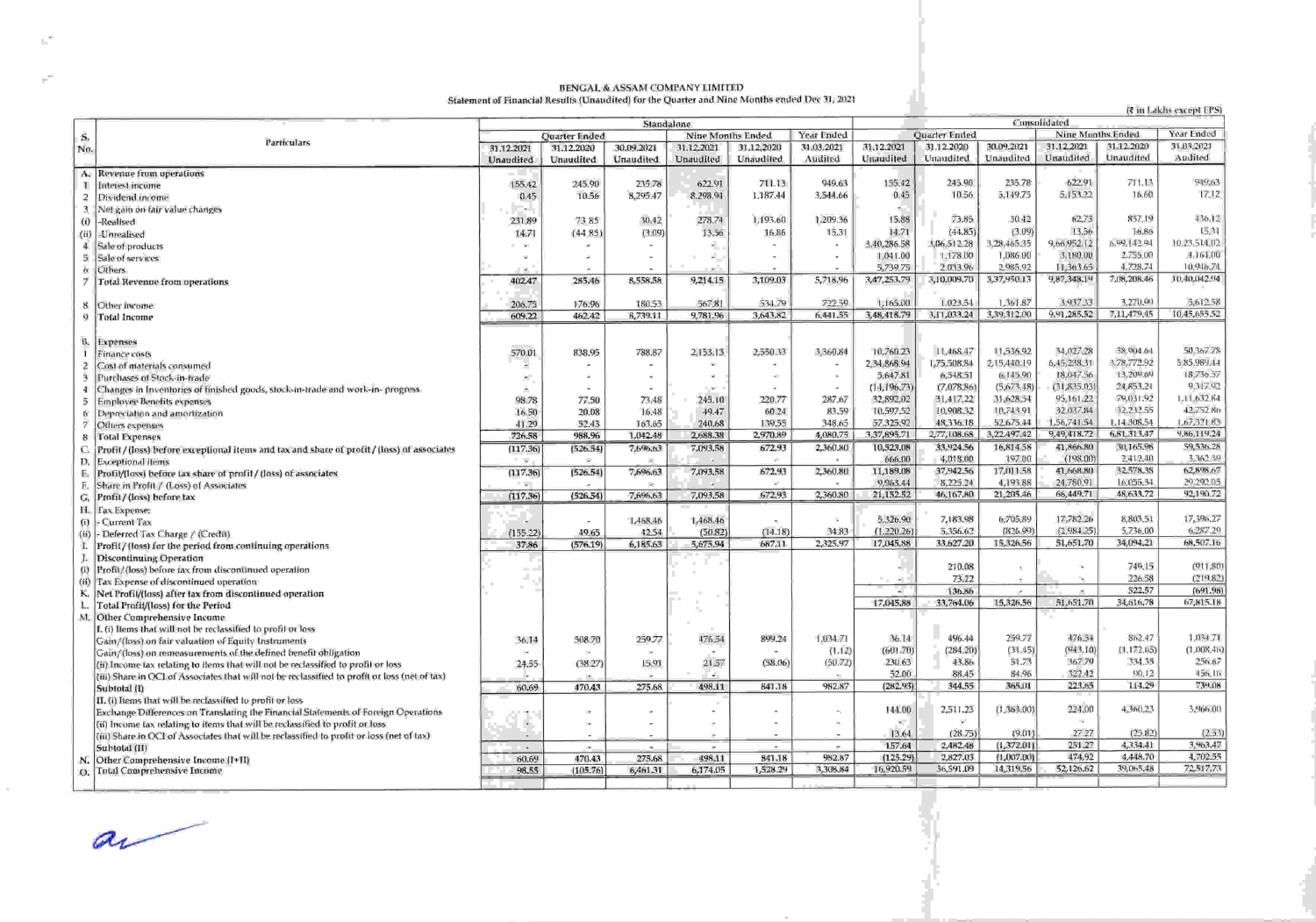## BENGAL & ASSAM COMPANY LIMITIED.<br>Statement of Financial Results (Unaudited) for the Quarter and Nine Munths ended Det 31, 2021

 $\alpha$ 

|                         |                                                                                                                                                                                                                 | Standalone           |                  |            |                                 |            |                       | Cunsulidated                 |                          |                            |                            |                          |                            |  |
|-------------------------|-----------------------------------------------------------------------------------------------------------------------------------------------------------------------------------------------------------------|----------------------|------------------|------------|---------------------------------|------------|-----------------------|------------------------------|--------------------------|----------------------------|----------------------------|--------------------------|----------------------------|--|
| S.                      |                                                                                                                                                                                                                 | <b>Quarter Ended</b> |                  |            | Year Ended<br>Nine Months Ended |            |                       | <b>Quarter Ended</b>         |                          |                            | Nine Months Ended          |                          | Year Ended                 |  |
| Ňο.                     | Particulars                                                                                                                                                                                                     | 31.12.2021           | 31.12.2020       | 30.09.2021 | 31.12.2021                      | 31.12.2020 | 31.03.2021            | 31.12.2021                   | 31,12,2020               | 30.09.2021                 | 31.12.2021                 | 31.12.2020               | 31.03.2021                 |  |
|                         |                                                                                                                                                                                                                 | Unaudited            | <b>Unaudited</b> | Unaudited  | Unaudiled                       | Unaudited  | Audited               | Unaudited                    | Unaudited                | Unaudited                  | Unaudited                  | <b>Unaudited</b>         | Audited                    |  |
| P.<br>(i)               | Profil for the period from continuing operations attributable to<br>Owner of the parent<br>(ii) Now controlling interest                                                                                        |                      |                  |            |                                 |            |                       | 14,521.31<br>2,524.57        | 22.412.34<br>11,214.86   | 12,576.40<br>2,750.16      | 43.319.67<br>8.332.03      | 26,716.38<br>7.377.83    | 51,533.70<br>$10.973 - 10$ |  |
| (i)<br>(ii)             | Q. Profit for the period from discontinued operation attributable to<br>Owner of the parent<br>Non controlling interest                                                                                         |                      |                  |            |                                 |            |                       | a ka<br>L. T<br>v.           | 136.85<br>0.01           |                            | m.<br><b>International</b> | 522.52<br>0.05           | (691.91)<br>(0.07)         |  |
| R.<br>W)<br>(n)         | Other comprehensive income for the period from continuing operations attributable to<br>Owner of the parent<br>Non-controlling interest                                                                         |                      |                  |            | $\sim$                          |            |                       | 2.46<br>(127.75)             | 1,719.23<br>1.107.80     | (485.51)<br>(521.49)       | 500.02<br>(25.10)          | 2,735.01<br>1.713.69     | 3:022.71<br>1.679.84       |  |
| S.<br>(i)<br>(n)        | Other comprehensive income for the period from discontinued operation attributable to<br>Owner of the parent<br>Non-controlling interest                                                                        |                      |                  |            | 49.                             |            |                       |                              |                          | $\sim$                     |                            |                          |                            |  |
| (i)                     | T. Total comprehensive income for the period from continuing operations attributable to<br>Owner of the parent<br>(ii) Non controlling interest                                                                 |                      |                  |            |                                 |            |                       | n I<br>14,523.77<br>2,396.82 | 24,131.57<br>12,322.66   | 12,090.89<br>2.228.67      | 43.819.69<br>8.306.93      | 29.451.39<br>9.091.52    | 54,556,41<br>18:653.30     |  |
|                         | U. Total comprehensive income for the period from discontinued operation altributable to                                                                                                                        |                      |                  |            |                                 |            |                       |                              |                          |                            |                            |                          |                            |  |
|                         | (i) Owner of the parent<br>(ii) Non controlling interest                                                                                                                                                        |                      |                  |            |                                 |            |                       |                              | 136.85<br>0.01           |                            |                            | 522.52<br>0.05           | 1691.9D<br>(0,0.7)         |  |
| w.                      | V. Paid up equity share capital (Face value ₹ 10/- per each)<br>Other Equity                                                                                                                                    | 1,129.63             | 1,129.63         | 1,129.63   | 1,129.63                        | 1,129.63   | 1,129.63<br>82,431.31 | 1,129.63                     | 1,129.63                 | 1,129.63                   | 1.129.63                   | 1,129.63                 | 1.129.63<br>3,90,365.05    |  |
| X.<br>(a)<br>(b)<br>(C) | Earnings per equity share of ₹10 each<br>Basic and Diluted from continuing operations(?)<br>Basic and Diluted from discontinued operation(?)<br>Basic and Diluted from continuing and discontinued operation(?) | 0.34                 | (5,10)           | 54.76      | 50.25                           | 6.08       | 20.59                 | 128.55<br>128.55             | 198.40<br>1.22<br>199.62 | 111.34<br>$\sim$<br>111.34 | 383.49<br>383.49           | 236.51<br>4.62<br>241.13 | 456.20<br>16.131<br>450.07 |  |



المستدر

(2 in Lakhs except EPS)

H.